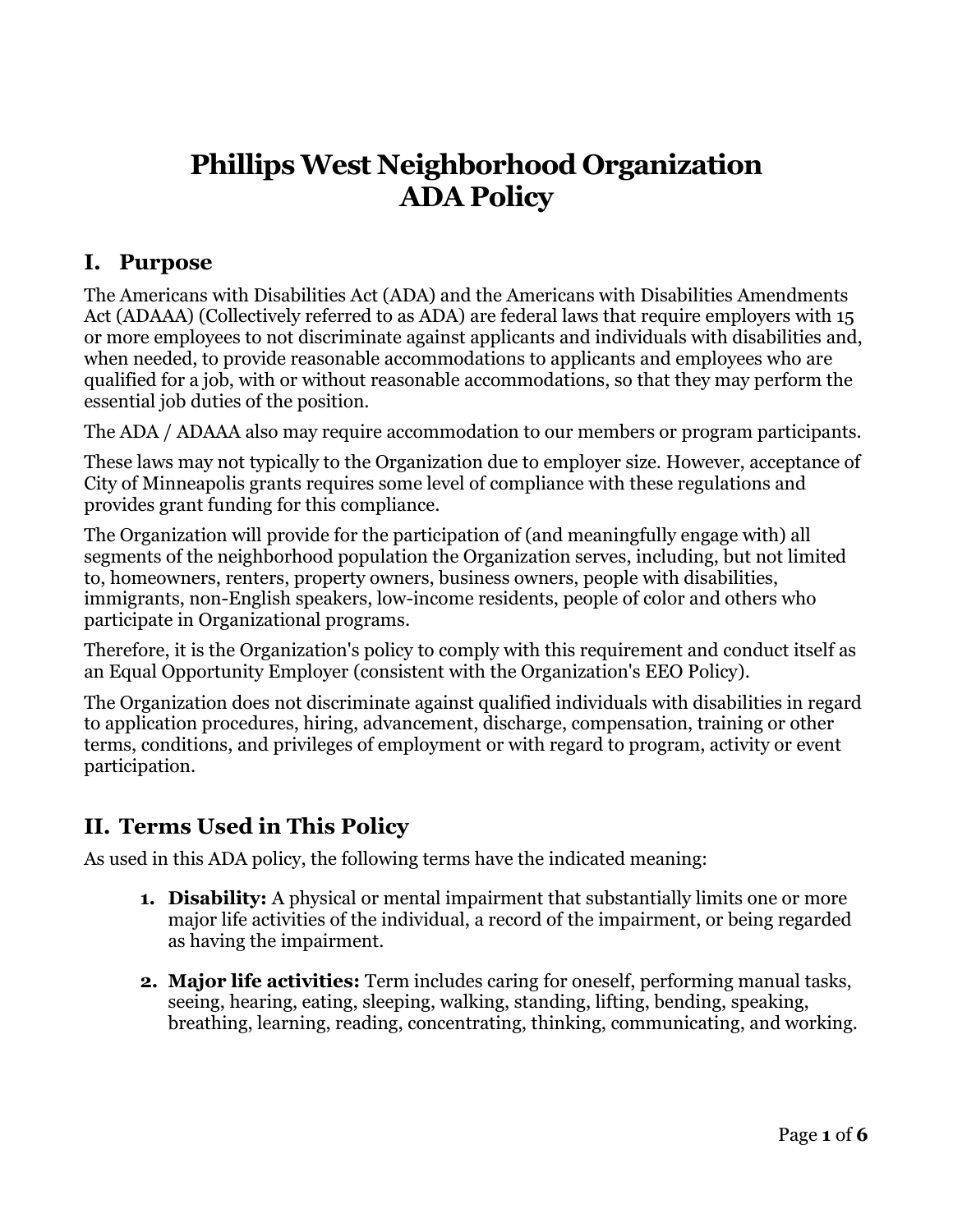- **3. Major bodily functions:** Term includes physical or mental impairment such as any physiological disorder or condition, cosmetic disfigurement or anatomical loss affecting one or more body systems, such as neurological, musculoskeletal, special sense organs, respiratory (including speech organs), cardiovascular, reproductive, digestive, genitourinary, immune, circulatory, hemic, lymphatic, skin, and endocrine. Also covered are any mental or psychological disorders, such as intellectual disability, organic brain syndrome, emotional or mental illness and specific learning disabilities.
- **4. Substantially limiting:** In accordance with the ADAAA final regulations, the determination of whether an impairment substantially limits a major life activity requires an individualized assessment, and an impairment that is episodic or in remission may also meet the definition of disability if it would substantially limit a major life activity when active. Some examples of these types of impairments may include epilepsy, hypertension, asthma, diabetes, major depressive disorder, bipolar disorder, and schizophrenia. An impairment, such as cancer that is in remission but that may possibly return in a substantially limiting form, is also considered a disability under EEOC final ADAAA regulations.
- **5. Direct threat:** A significant risk to the health, safety, or well-being of individuals with disabilities or others when this risk cannot be eliminated by reasonable accommodation.
- **6. Qualified individual:** An individual who, with or without reasonable accommodation, can perform the essential functions of the employment position that the individual holds or desires.
- **7. Reasonable accommodation:** Includes any changes to the work environment and may include making existing facilities readily accessible to and usable by individuals with disabilities, job restructuring, part-time or modified work schedules, telecommuting, reassignment to a vacant position, acquisition or modification of equipment or devices, appropriate adjustment or modifications of examinations, training materials or policies, the provision of qualified readers or interpreters, and other similar accommodations for individuals with disabilities.
- **8. Undue hardship:** An action requiring significant difficulty or expense by the employer / program provider. In determining whether an accommodation would impose an undue hardship on a covered entity, factors to be considered include:
	- **a.** The nature and cost of the accommodation.
	- **b.** The overall financial resources of the facility or facilities involved in the provision of the reasonable accommodation, the number of persons employed at the facility, the effect on expenses and resources, or the impact of the accommodation on the operation of the facility.
	- **c.** The overall financial resources of the employer; the size, number, type, and location of facilities.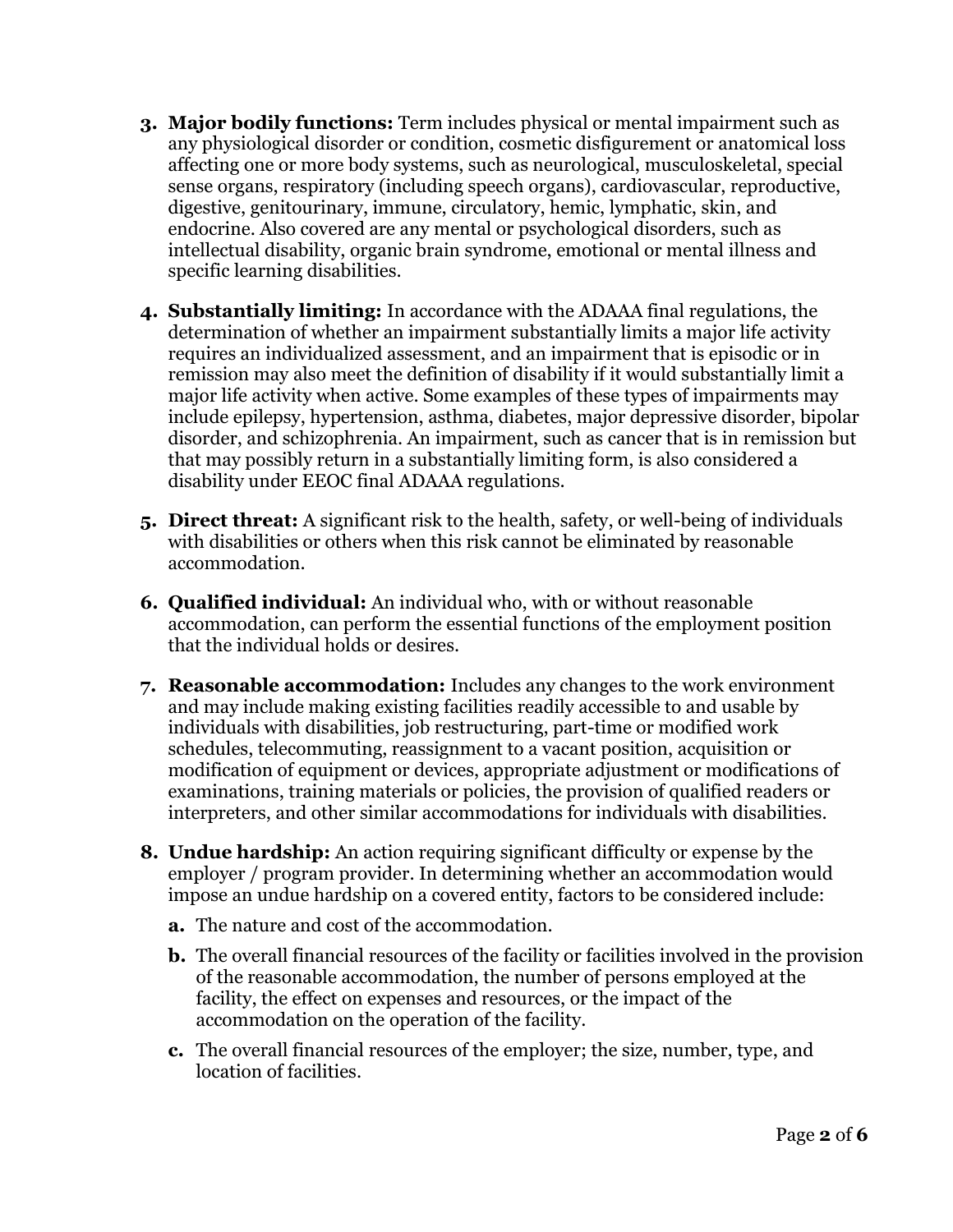- **d.** The type of operations of the Organization, including the composition, structure, and functions of the workforce; administrative or fiscal relationship of the particular facility involved in making the accommodation to the employer.
- **9. Essential functions of the job:** Term refers to those job activities that are determined by the employer to be essential or core to performing the job; these functions cannot be modified.

The examples provided in the above terms are not all-inclusive. They are not the only conditions that are considered to be disabilities, impairments or reasonable accommodations covered by the ADA/ADAAA policy.

# **III. Employer – Employee ADA Practices**

### **A. Accommodation Procedures**

When an individual with a disability requests accommodation and can be reasonably accommodated without creating an undue hardship or causing a direct threat to workplace safety, they will be given the same consideration for employment as any other applicant.

The Organization, through its board, or delegated staff with authority, is responsible for implementing this policy, including the resolution of reasonable accommodation, safety/direct threat, and undue hardship issues.

**1. Reasonable accommodation**. The Organization will reasonably accommodate qualified individuals with a documented disability so that they can perform the essential functions of a job unless doing so causes a direct threat to these individuals or others in the workplace and the threat cannot be eliminated by reasonable accommodation or if the accommodation creates an undue hardship to the Organization. Questions or requests for accommodation are handled under the Organization's Personnel Policy & Procedures.

#### **2. Safety standards**.

- **a.** Applicants who pose a direct threat to the health, safety and well-being of themselves or others in the workplace when the threat cannot be eliminated by reasonable accommodation will not be hired.
- **b.** Employees are required to comply with the Organization's safety standards. Current employees who pose a direct threat to the health or safety of themselves or other individuals in the workplace will be placed on leave until an organizational decision has been made in regard to the employee's immediate employment situation.
- **3. Illegal Drugs**. Individuals who are currently using illegal drugs are excluded from coverage under the Organization's ADA policy.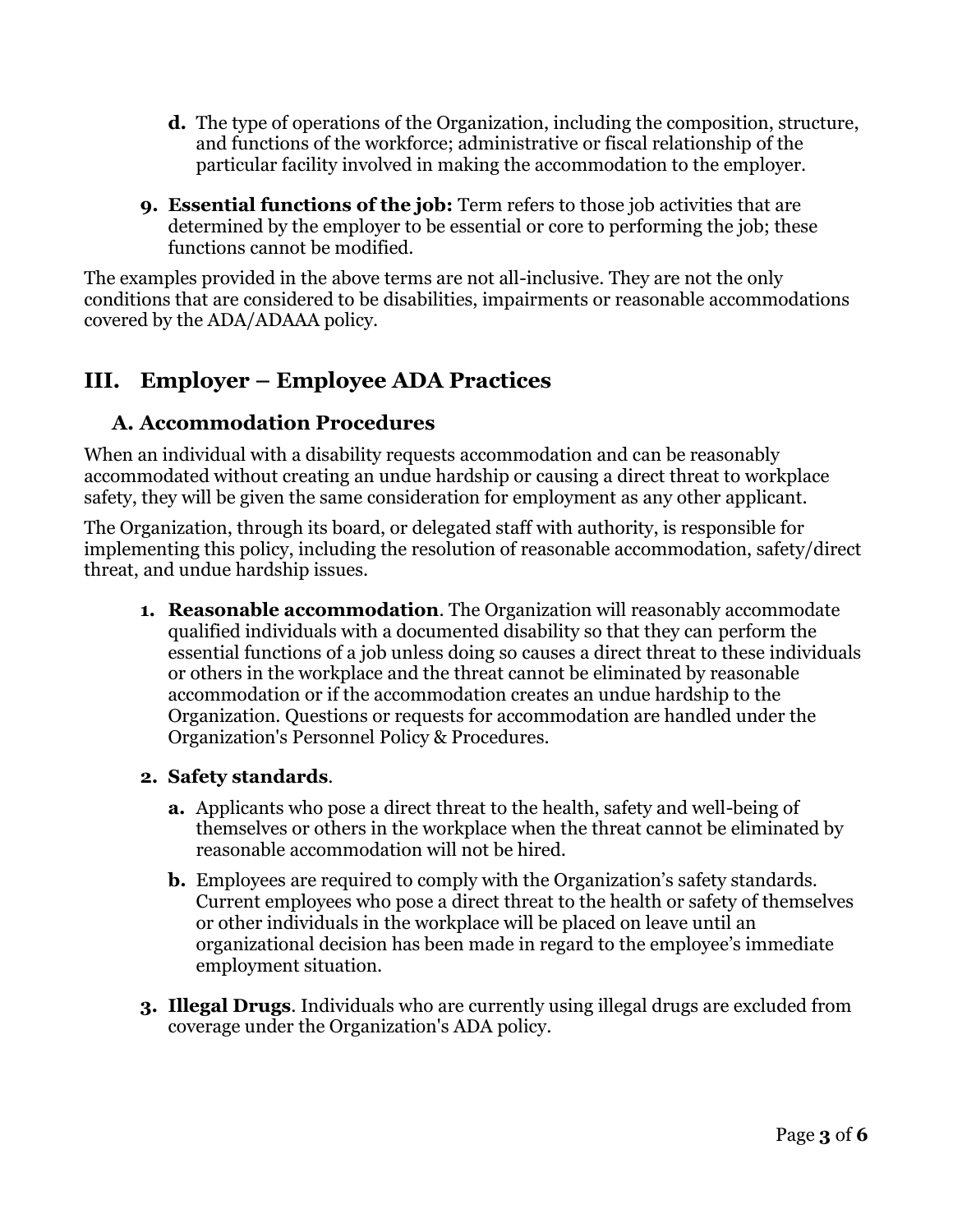# **IV.Program Delivery ADA Procedures**

### **A. Modification**

The Organization makes efforts to implement reasonable modifications to program delivery to ensure people with disabilities have meaningful access and equal opportunities to enjoy Organizational programs, events, and activities.

"Meaningful access" means that a person:

- Is given adequate information
- Can understand the programs, activities, and events available to them
- Can participate in programs, activities, and events they are eligible for
- Can communicate to the organization when member input is needed

#### **1. Physical Access**

Meetings and events of the organization will be held in public locations that are wheelchair accessible, and reasonable accommodations will be made available upon request.

A wheelchair accessible location will include accessible parking, and an accessible entrance with no step, or an available ramp or elevator. An accessible route to the meeting or event must be at least three feet wide.

#### **2. Effective communication**

The Organization is committed to communication with all residents and program participants. Providing access to limited-English and non-English speaking individuals is covered by the Language Access Policy.

#### **a. Written materials**

The Organization will follow its Language Access Policy and routinely consider when producing written materials whether or how the written content should or can be made more accessible to limited-English or non-English speaking individuals.

#### **b. Auxiliary aids**

Upon request, the Organization may be able to provide auxiliary aids and services to ensure effective communication if funding is available. The Organization encourages people with disabilities who want to participate in Organizational programs, events or activities to make an advance request for auxiliary aids and services. These can include:

- Real time captioning
- Readers
- Live audio description
- Assistive listening devices
- Braille
- Large print
- Qualified language interpreters, including those in the primary language groups in Minneapolis such as: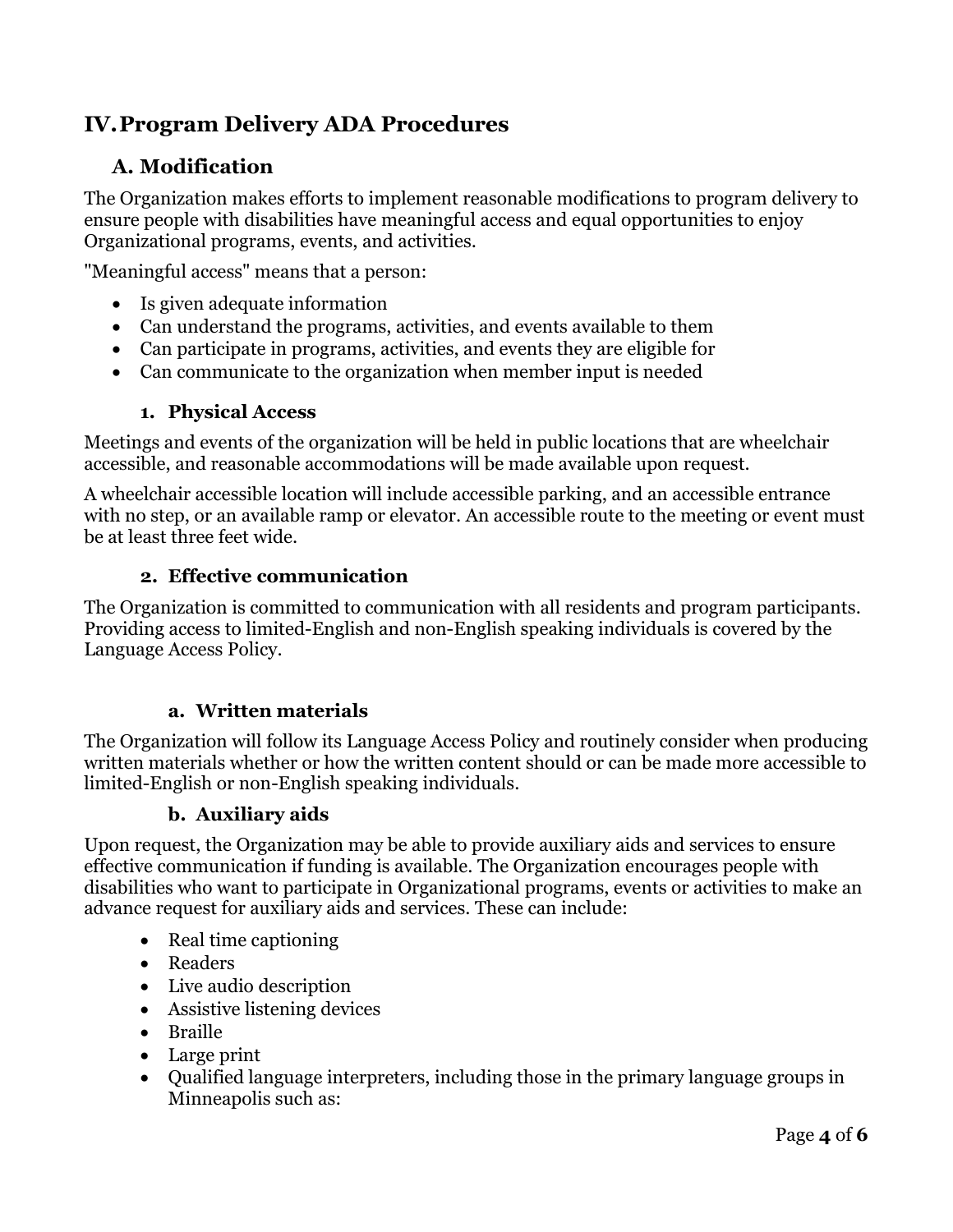- o Sign language
- o Spanish
- o Hmong
- o Amharic
- o Vietnamese
- o Lao
- o Oromo

In its efforts to ensure equal access, the Organization will seek to utilize readily available Accommodations Checklists like those provided by the City of Minneapolis (or others) to ensure that people with disabilities have fair and equal access to information at Organizational meetings, events and activities.

(See, [https://www2.minneapolismn.gov/media/content](https://www2.minneapolismn.gov/media/content-assets/documents/departments/Accommodations-Checklist.pdf)[assets/documents/departments/Accommodations-Checklist.pdf\)](https://www2.minneapolismn.gov/media/content-assets/documents/departments/Accommodations-Checklist.pdf)

#### **3. Taking Requests for Assistance**

Any qualified person may request an accommodation, such as a language interpreter, by contacting the Organization at least five days in advance. The Organization will seek to provide the most effective available accommodations (which will provide the individual with the opportunity to participate equally or provide equal benefits or privileges as a non-disabled person) with the understanding that the accommodation does not have to be the best available or the accommodation preferred by the disabled individual.

#### **4. Notification**

The following notification will be placed in all Organizational meeting and event notices:

*The Organization invites and encourages participation by all. If you require an accommodation in order for you to fully participate, or if you require this document in a different format, please let us know at least 5 days in advance by contacting us at 612-642-1487 or through Minnesota Relay Services at 1- 800-627-3529 or by dialing 7-1-1.*

(resource: [http://mn.gov/commerce/consumers/Minnesota-Relay-Users/Make-Receive-](http://mn.gov/commerce/consumers/Minnesota-Relay-Users/Make-Receive-Calls.jsp)[Calls.jsp\)](http://mn.gov/commerce/consumers/Minnesota-Relay-Users/Make-Receive-Calls.jsp)

### **B. Program Participant Grievance Procedure**

The Organization is committed to making the programs, information, and activities which are open to the public available to everyone, regardless of language barriers or disabilities. If a person with a disability is unable to access a program, information or activities, then they are encouraged to contact the PWNO Staff who is the ADA Coordinator. The ADA Coordinator will work with the individual to discuss the issue and explore options for improving access to the program, information or activity.

The contact information for the ADA Coordinator will be published on the Organization's website as follows: